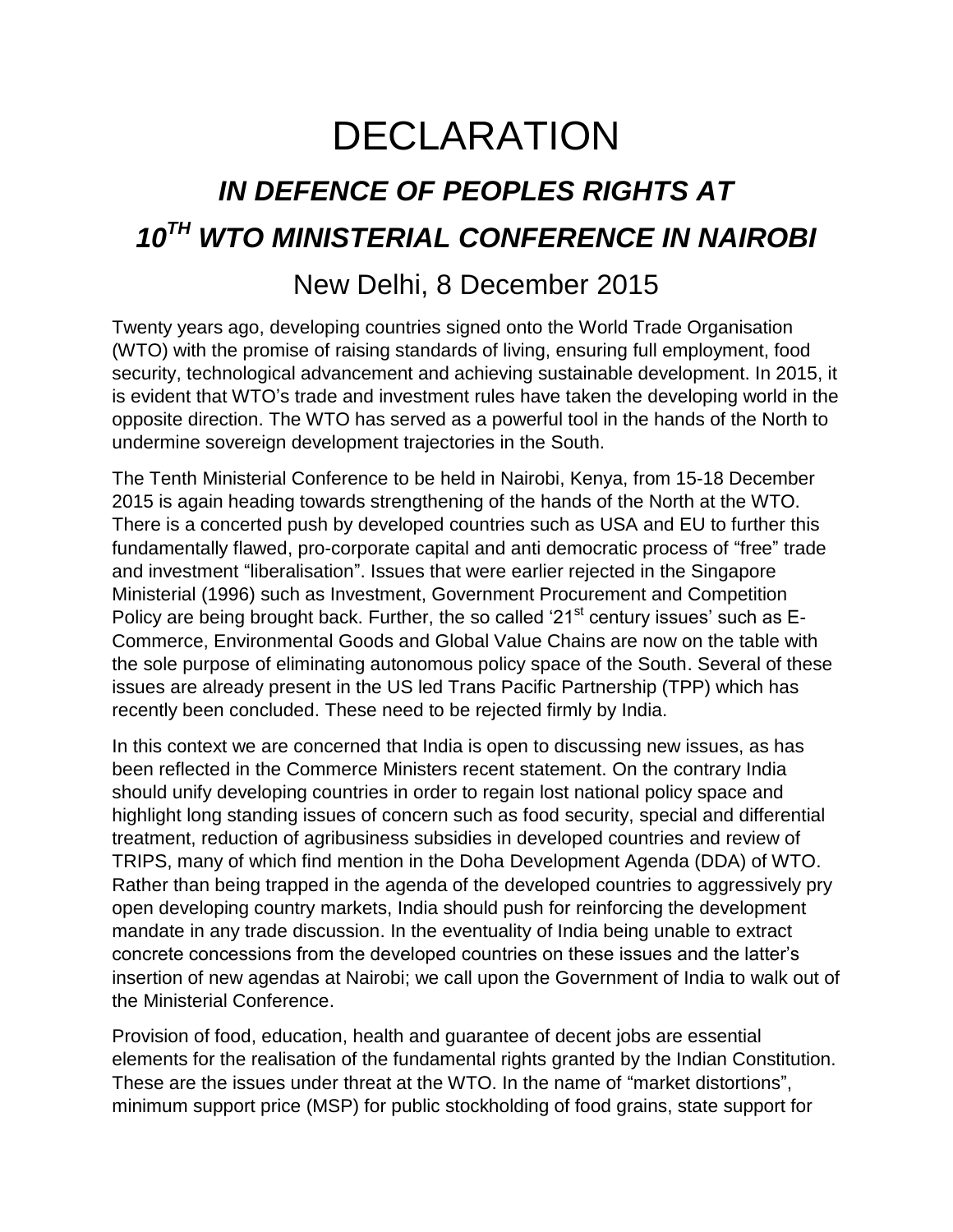health and education are sought to be withdrawn.At a time when neo-liberal economic policies have not only deepened the agrarian crisis in rural India, but also led to a breakdown of public services, resulted in complete de-industrialisation in some sectors and technological dependence in others forcing India on to the low value added path in the global supply chain resulting in loss of millions of jobs in manufacturing, especially in small medium and village enterprises, any further concessions at the WTO will lead to further impoverishment for the working classes, peasants, indigenous peoples, artisans, women, dalits and other marginalised sections of the Indian population.

We, the undersigned note with grave concern that so far the Government of India has not discussed in the Indian Parliament these disturbing developments at the WTO. We underline that no commitments should be made before due debate and ratification by the Indian Parliament and public consultation. Further, as trade issues have intruded on policy spaces under the purview of state governments, approvals from state legislatures and relevant local bodies should also be made mandatory. Given the deep democratic deficit in WTO processes, we call for a moratorium on any new commitments. In this context, we also demand that conditional GATS offers that were made by India in critical sectors such as higher education, health, finance and insurance be immediately withdrawn.

We call on the Indian Parliament to debate and vote, based on robust evidence of the employment, livelihood, social and environmental impacts of 20 years of the WTO Agreements, various free trade agreements (FTAs) and autonomous liberalisation. This process must be preceded by decisions of state legislative assemblies and should also be informed by inputs from academia, public intellectuals, trade unions, social movements and non-governmental organisations.

Based on this evidence, the Government of India should roll back harmful commitments that were made under the Agreement on Agriculture (AoA), the Agreement on Trade-Related Investment Measures (TRIMs), Agreement on Trade Related Aspects of Intellectual Property Rights (TRIPS), General Agreement on Trade in Services (GATS) and other WTO agreements.

Twenty years on, we demand that the Government of India thoroughly reorient its stand in international trade and investment negotiations and align it truly with the pro-people agenda of self-reliant and sustainable development. We also call upon the Government of India to work towards such a progressive and alternate agenda in solidarity and cooperation with likeminded countries of the South.

With this end in view, the signatories to this declaration commit to taking this message across the country through campaigns, rallies and conventions. We call upon mass organisations from across the country to join this process of defending democracy, reclaiming self-reliance and sovereignty.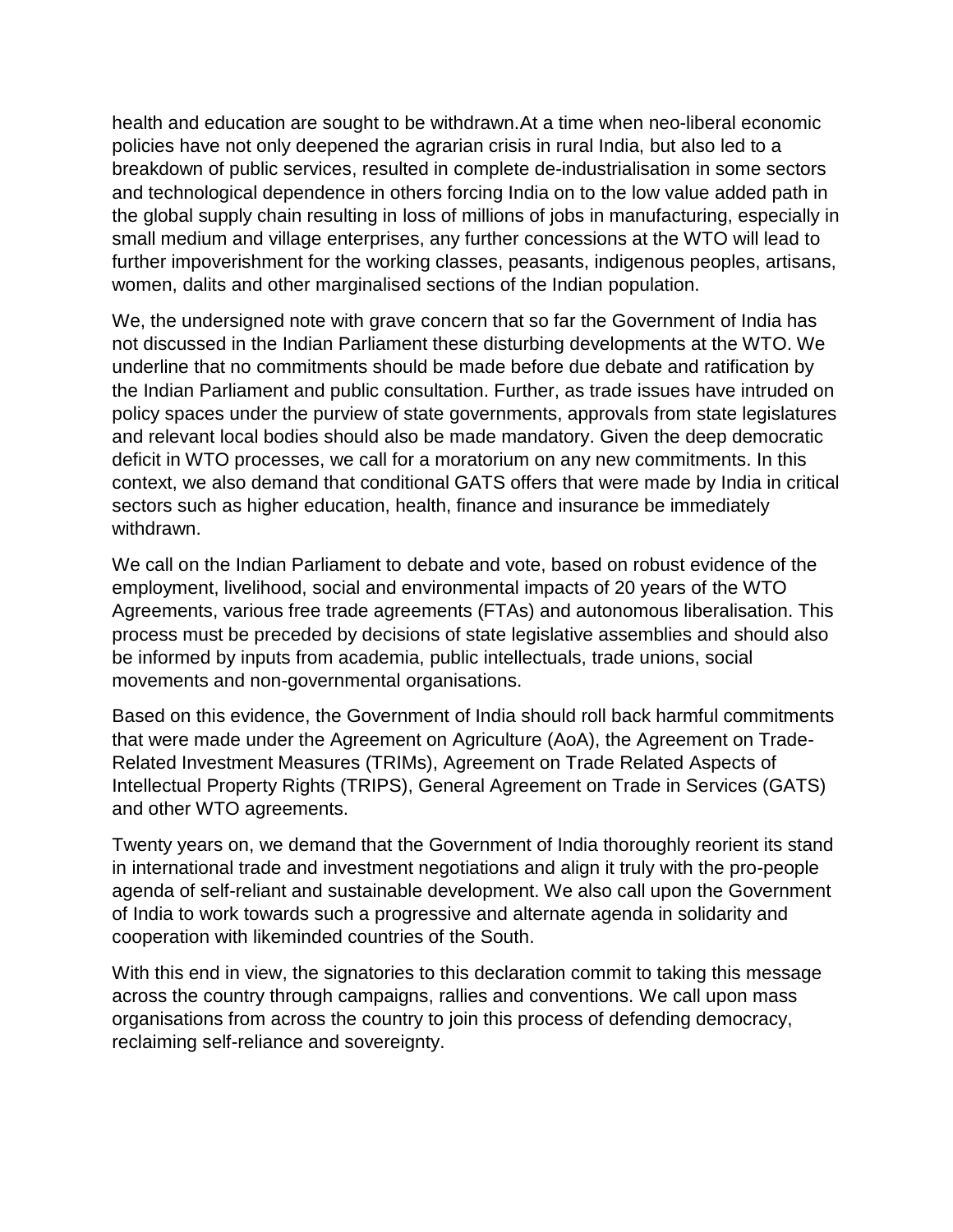Endorsed by:

- 1. Adivasi Dalit Morcha, Madhya Pradesh
- 2. All India Democratic Women's Association (AIDWA)
- 3. All India Drug Action Network (AIDAN)
- 4. All India Forum for Right To Education (AIFRTE)
- 5. All India Kisan Sabha (AIKS)
- 6. All India Peoples Science Network (AIPSN)
- 7. All India Power Engineers Federation (AIPEF)
- 8. All India Progressive Women's Association (AIPWA)
- 9. All India Students Association (AISA)
- 10.All India Union of Forest Working People (AIUFWP)
- 11.Alliance for Sustainable and Holistic Agriculture (ASHA)
- 12.Andhra Pradesh Vyvasaya Vruthidarula Union (APVVU)
- 13.Asha Parivar
- 14.Bharatiya Mazdoor Sangh (BMS)
- 15.Beyond Copenhagen
- 16.Bharatiya Krishak Samaj (BKS)
- 17.Center for Environment Education (CEE), Madhya Pradesh
- 18.Centre for Equity Studies
- 19.CECOEDECON
- 20.Citizen News Service (CNS)
- 21.Coalition for Nuclear Disarmament and Peace (CNDP)
- 22.Democratic Teachers Front
- 23.Delhi Right to Water Campaign
- 24.Delhi Science Forum
- 25.Diverse Women for Diversity
- 26.Federation of Central Universities' Teachers' Associations (FEDCUTA)
- 27.Focus on the Global South
- 28.Food First Information and Action Network (FIAN)
- 29.Food Sovereignty Alliance
- 30.Forum Against FTAs
- 31.Forum for Indigenous Perspectives and Action (FIPA)
- 32.Forum for Urban Commons and Governance
- 33.Gene Campaign
- 34.India FDI Watch
- 35.Indian Social Action Forum (INSAF)
- 36.Institute for Social Action and Research
- 37.Jan Pahal
- 38.Jan Pahel, Madhya Pradesh
- 39.Jan Swasthya Abhiyan (JSA)
- 40.Joshi Adhikari Institute of Social Studies (JAISS)
- 41.Kalpavriksh
- 42.Madhyam